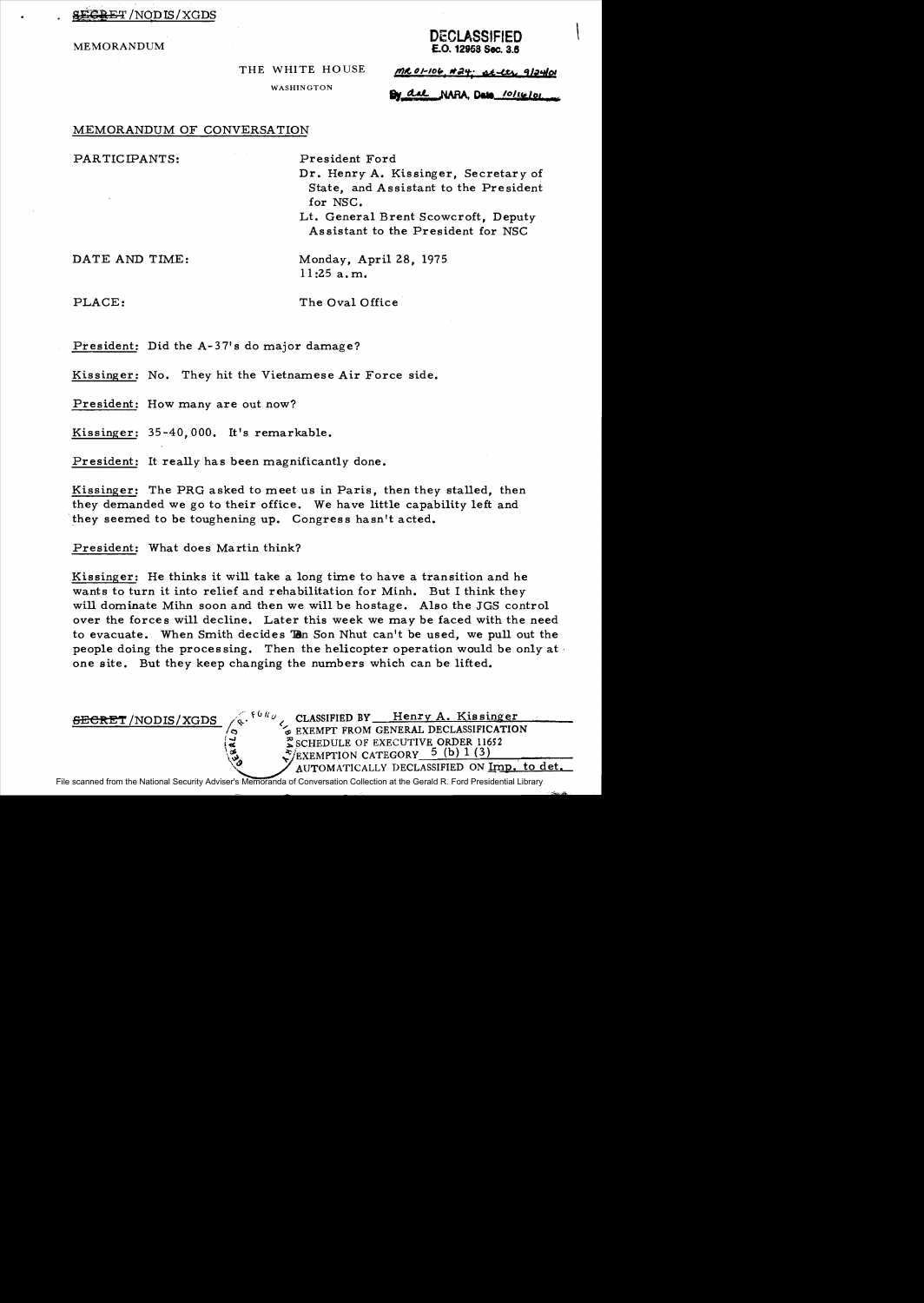### $SEGREF/NODIS/XGDS$  .  $-2$

President: Are the G-2's protected?

Kissinger: One is the MACV compound, the other... Graham would keep the DAO there after the refugees stop so Minh can trade for them I sympathize, but the way the Pentagon has operated. I don't think we can defend domestically leaving them.

President: I think when their function is gone, I don't think you can defend domestically leaving them.

Kissinger: Their function is advising ARVN, so their leaving would further deteriorate the situation and depress the GVN. You don't need to decide now, but the situation will keep unravelling  $-$ - our friends will be leaving. I think we should watch the Minh Government very repidly and when it changes composition we may want to cut back very quickly or pullout. We. have an obligation to make the transition as humane as possible, but I don't agree with Martin that we have a large embassy there for relief; we should negotiate it separately.

President: Keep a close watch on it. How many are left?

Kissinger: There are 150 or so unofficial Americans. There have all been warned, and I am not so worried about that. The official Americans are our problem.

On Hussein, you must be careful because Rifai reports everything. You can give him the basic options. He is very depressed and thinks war is probable.

President: If he talks to Congress, he should say that.

Kissinger: The Jews are spreading the word that they are turning to the Soviets for military equipment. That is nonsense but you should be forthcoming.

Sadat has accepted Austria. We should announce it and tell Israel. Then we have to invite Rabin. How about the week of 9 June?

I think you have to tell both sides you won't tolerate a war before 1976.

President: Those dates are okay. Will we have a meeting and a working dinner?

Kissinger: Yes. To keep the Syrians in line, I would tell Asad and see what he wants. If he wants to send someone here, that's okay or you would meet with Asad somewhere in connection with CSCE. I have the uneasy feeling Israel may be looking for an excuse to pre-empt. Their behavior is too provocative.

> $\sqrt{70}$   $R_{B}$   $\sqrt{2}$  $/$  (  $/$

 $\left| \begin{matrix} \frac{1}{2} & \frac{1}{2} \\ \frac{1}{2} & \frac{1}{2} \end{matrix} \right|$  $\ddot{v}_s$ 

S<del>EGRET</del>/NODIS/XGDS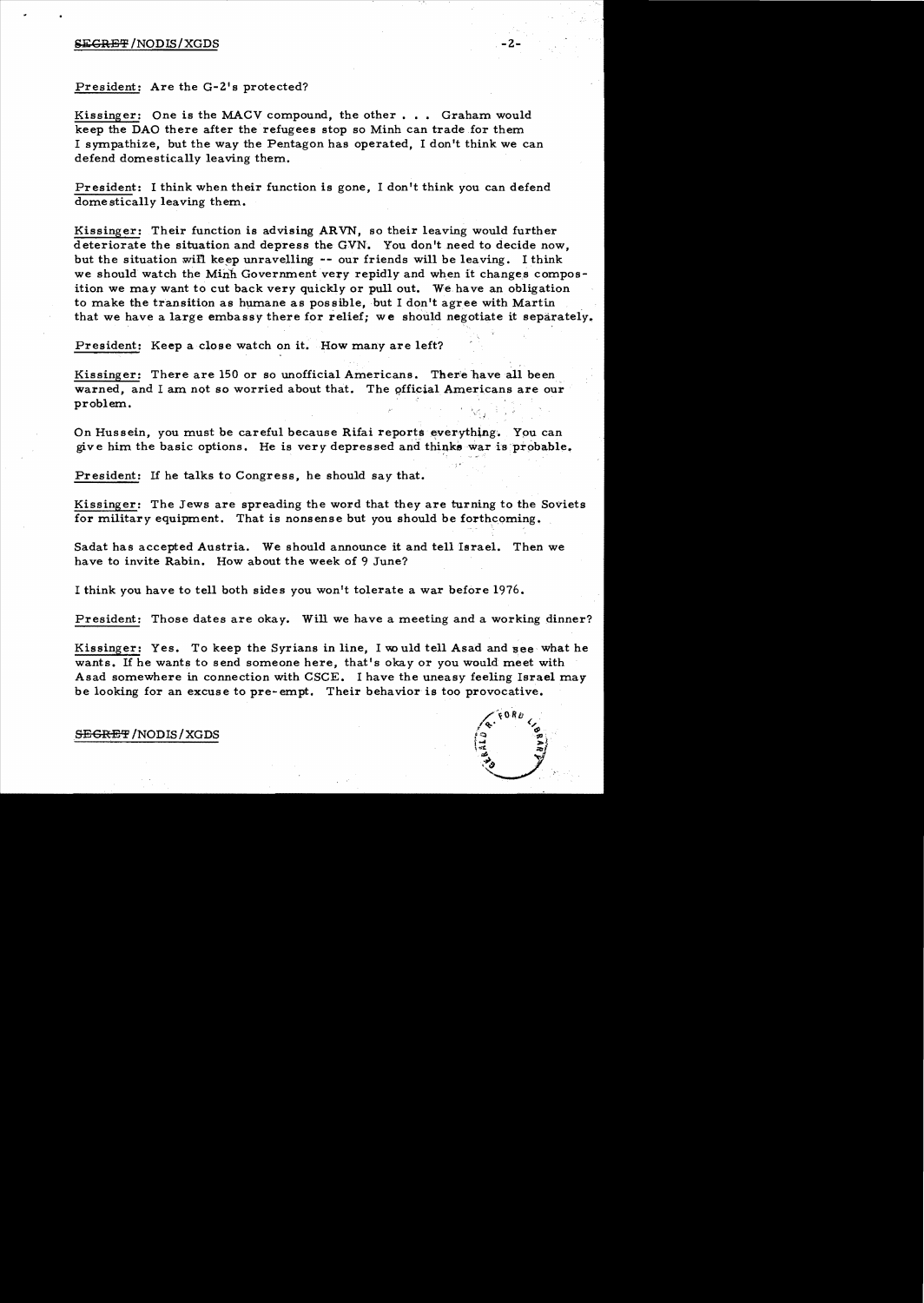### $SEGREF/NODIS/XGDS$  -3- $-3-3-3$

President: If they think they can sell the Congress today like they did in 1973, they can't.

Kissinger: And I think Americans are tired of being pushed around. A rabble-rousing speech would do it.

President: I agree.

Kissinger: But I hope we don't have to. The main thing is to prevent a war. So far the Arabs and the Soviets are keeping their heads down.

President: I am tilting more and more to a comprehensive settlement. I get the impression there is increased polarization, and to start all over again I don't think it is worth it. And if there is another war and Israel won, we would be blamed for it.

Kissinger: I have said that under those circumstances, we would have to force them to the '67 borders. I think an over-all proposal is the best way to avoid a war. But the Israelis will really raise hell.

### [Discussion of New Haven trip]

Panama -- there are substantive and political aspects. You will have trouble with the right here if you go through with it; if you don't you will have massive problems in Latin America. There is a third option: Sign a treaty but don't push it. I am inclined that way.

Commodities -- All the Europeans are looking to see how they can relate commodities to energy. On this point, the producers are not too far wrong. How can we protest against their high prices and not give them protection against low prices? You may want to have an interagency meeting on this and adjudicate the issue. I doubt we can continue to rely on market forces.

I may give a food follow-on speech.

President: I told Hormats you should.

Kissinger: If I did, there are three things I would cover:  $(1)$  An international food reserve system. Domestically your friends oppose it; your opponents are, for it. Your opponents fear you will be forced to use reserves to keep prices low. It will be a political problem.

"I.',

SEGRET/NODIS/XGDS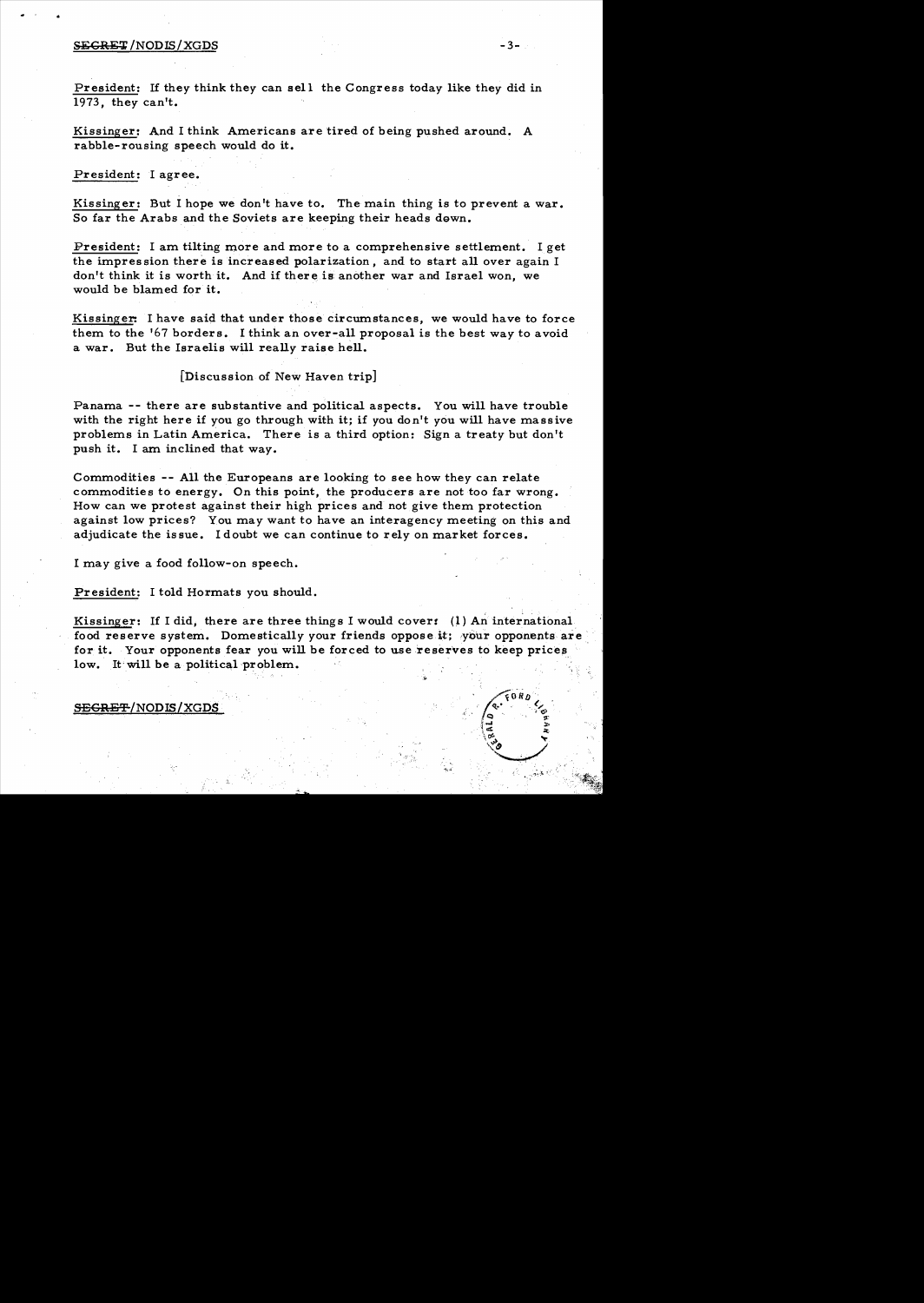#### S<del>ECRET</del> /NODIS/XGDS -4-

.. , ..

President: I will veto the farm bill.

Kissinger: That will make it worse. (2) Our people think it would be good to pledge four million tons a year over the next several years.

President: That the farmers would like.

Kissinger: That would take some of the curse off the food reserves.

President: Hannah proposed committing \$200 million of economic aid of food production resources. We are doing it now and thought you should mention it.

I would not put the reserves we hold totally under government control.

Kissinger: If you are not against the idea of a speech, we will cooperate with I would not put the reserves we hold totally under government contro<br>Kissinger: If you are not against the idea of a speech, we will coope<br>other agencies on a draft.

President: I think you should give one.

Kissinger: If you have a reserve system, those who don't join would have to be penalized somehow, like being put on the bottom of the list if we draw on reserves.

President: I was at Clark MacGregor's last night and the British Ambassador hit me on the Queen's visit. And where the Middle East reassessment was. going. He kept~pressing me.

Kissinger: You should discuss it with Wilson. It is one of his sentimental points.

President: He took a beating on the EC.

Kissinger: The unions there are controlled by the Communists. The leadership of the Labour party so far has kept things more moderate, but the pressures are there. They.may go the way of the Portuguese. The portuguese election was' interesting, but the Constituent Assembly has no authority, and will do only the outlines of a constitution.

#### S<del>EGRE</del>T/NODIS/XGDS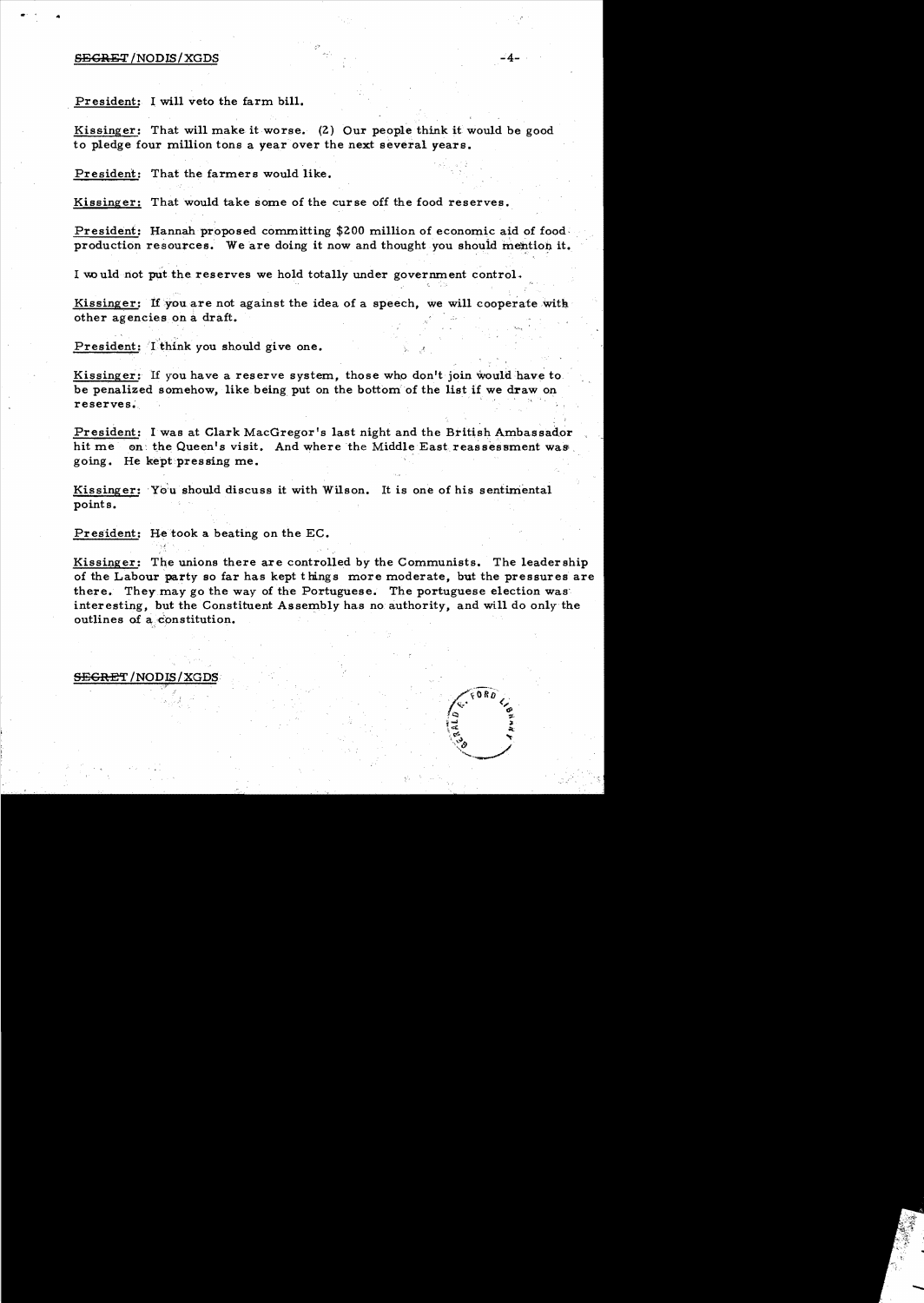$\sqrt{P/K}$  28 apr  $25$  $\frac{40}{24}$ Monday ? Check w/ point PD il the A-37's de inga dominge K Us They but the VNATICAL P How many and mm! K 35-40000 , Stio unackarde. PReach his haw a mympionth done.  $\overline{\mathcal{L}}$ PRC asked & mut wo in Paris, then stalked, then obenunded in get to this opin. We have bitte crystality left + they seem to be transferring up. Con, husuita tot, Mr. What does United think K He this could take a Cong time of Transaction + he wants to term with relief & whole for minh. But I think they will derniete hinch some then are will be hostage, also & JGS control ones cfaces avill dubint. Later this arch. us may be faced us/ viel to wave. When Smith checides TSN cont be used, un publisht a people doing a processing. Them a help open would Mongot / site, But they help changing a #/ which can be lifted. One ch 2's protected. On is - MACV compound, cather ... Graham corruled help a DAO often refugees Flp to minh can trade for them, I sympathize, but carony c Pentagen has sylvated 2 fort Frink are can expert demotrically bearing then P Janick when their function is point I don't Think you em diferrel leuring them K This familiar is achinoing ARVN, to Thin bury AUTHORITY me of-lob #24; set the 9/24/01  $BY$   $\frac{1}{4}$  NLF, DATE  $\frac{1}{4}$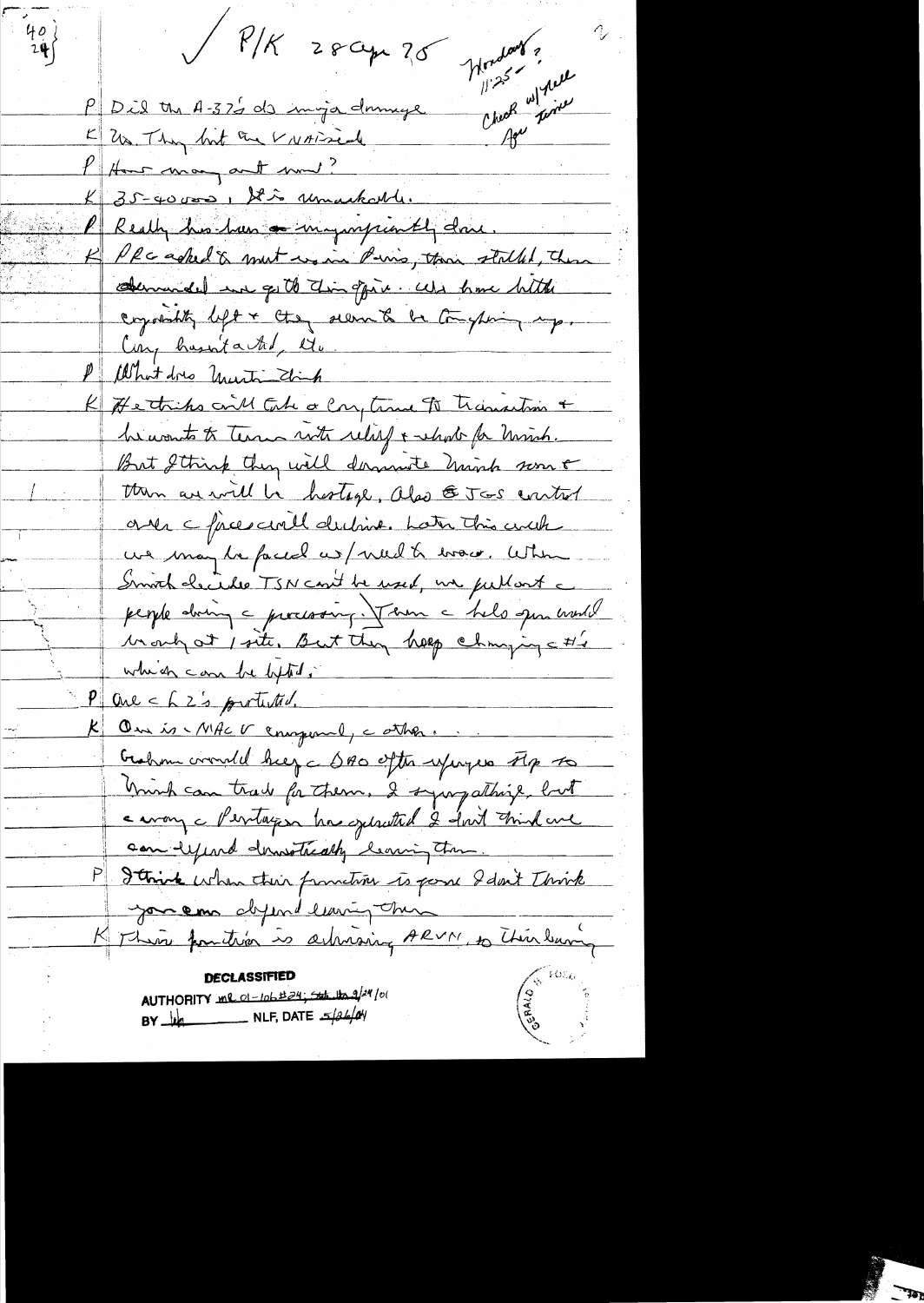- TWI Unorthin we will publ DAO ant when - Crimier en Syamon pet 2 Pirisdont -<br>- Au Alpines ditails - pet 2 Pirisdont -<br>- Au Alpines ditails - pet 2 Pirisdont wed a dead now, but a sit will help universibly au print vill la lemin, tot it we should watch a minh Grat very iggilly + when it changes compartion we mywant to cut back very principly or pullant, Within un Migation to motic trousation as humanese possible but 2 but ages of Unartin crelane large emboring the Sa relief, Je Any commit relief, are should exeptate it uponataly P Rup close contin on it. How many are left K There are 150 apo montpried and They have all lim wound + I not so wound about that, The of pried and an our prov. (Su Gopper) On Hassin, you mut heareful he are Report Mesto ever din, jun campois bien a bosé options. He is very depressed to think worr putable. P If he talks to Curgus, he should say that. K Jems are quanting that they are timing to saw for mil equip. That unrelaxe but you should by puthing. appartir has a cuptal Anstria. Cure should Overnmerce of tell E. Than one hour to immete Rabin. How don't who of I give. Ittrick you have tall both site you writ tomate a com before 26. P This hotes SK. a brity of working chrones? K Yes. To hop Syrian in time, I would tell asout +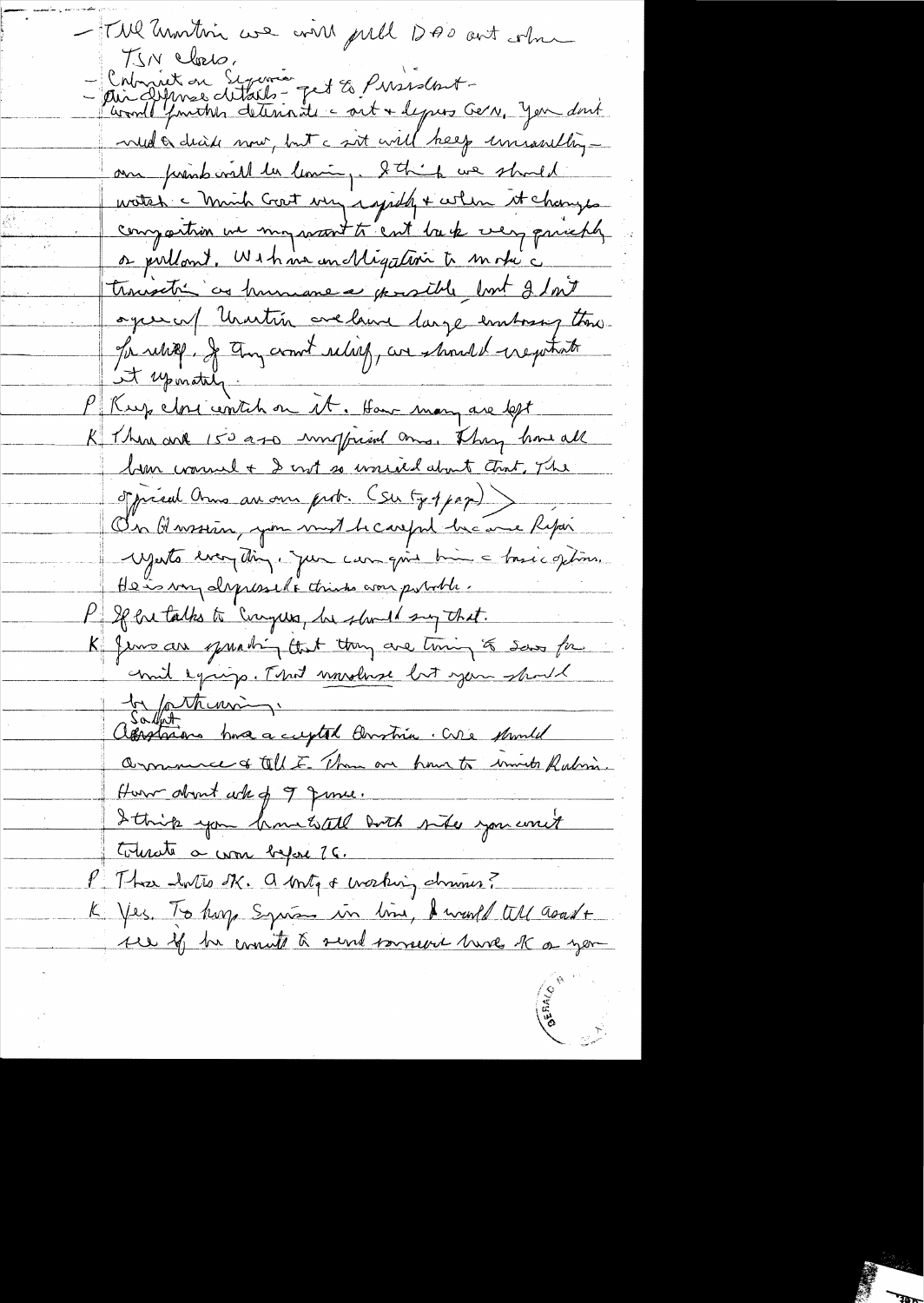would meet a / Good sammener in commution w/cscc I have innecessy faiting I emig be tooking for error To prempt, This behman is too proventie.<br>P 28 the the compeller Cany taky bits 73, they Cant. K And I think am are twee f him, parked around. a rabble-rousing speech would do it.  $\rho \gg \Delta \gamma$ K But I hype we don't have to BT the morn thing to heals donn. P de tietin maix mon to comparancie. Sept Warbergon I lout think to worth it + If another won of was, as world to blamed for it.  $\overline{\mathbf{r}}$ K I have said under those circuit we would have to pour than to 67 borders. I think over all programs. hast way travered a war, But a I will write rate hell (Descussion of how Haven buy) Discover of Previous (Elmannehout) Porument - Thure are substantin + pol aguts. Jon will have touble w/c night how if you prechit. I indired that way. Crochtée - all- Enris au bosting bour they cuncelate conditions de surge, Onthis pont, epopeses are not to per anny.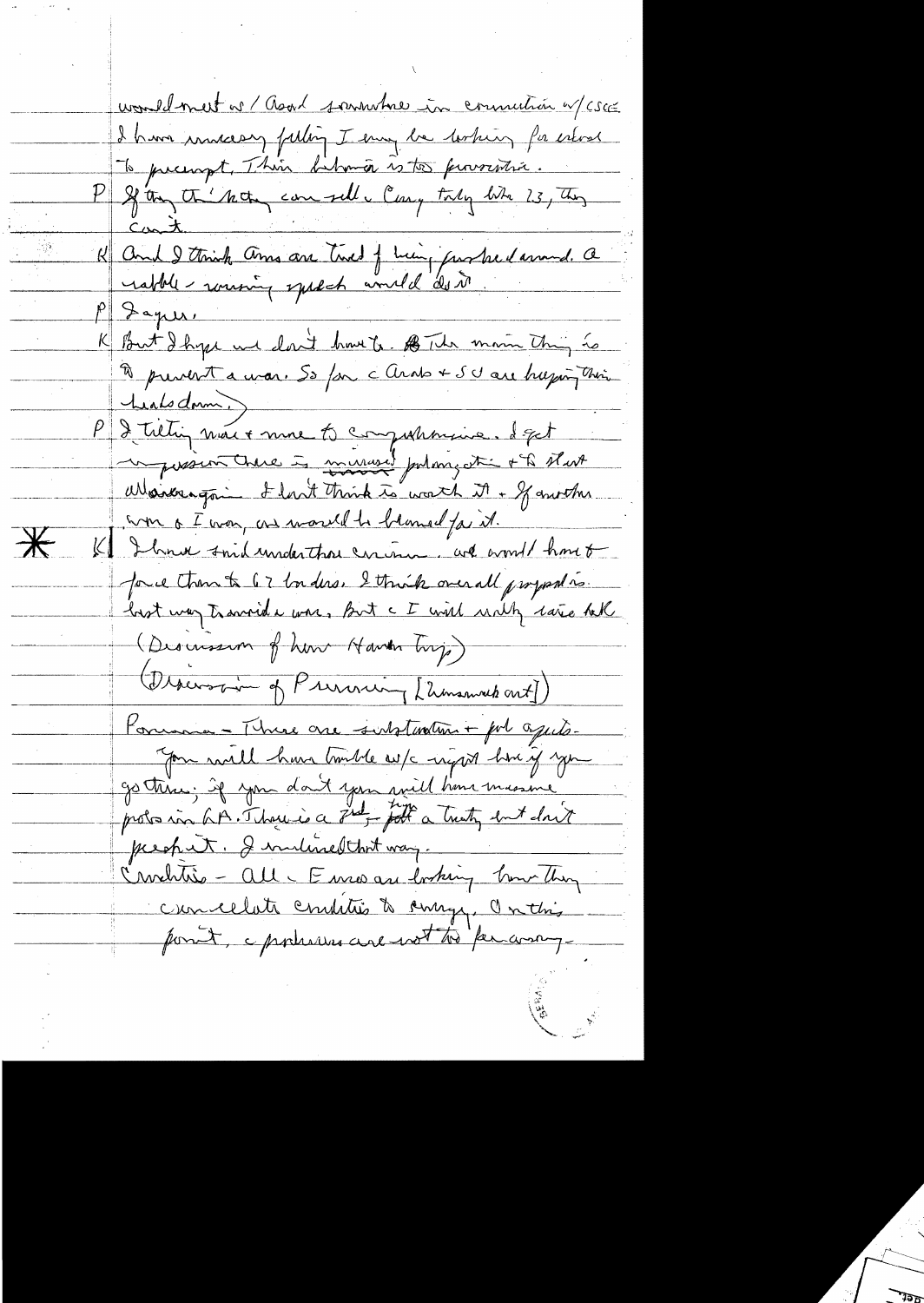Have can are protect ago it hast perses & not juin protestair ce parat lour prises. Jun my count & home interaging wity on this i adjunctions crosin. I doubt are un creation & ubjoin market  $10 - 10$ Food farling-on quich Stolk Hormoto you church. If I did, there are 5 thing 2 and I wer. (1) are with Joiel reserve system : Damotrially your prend opport M. you opportnt are for it, Oppmonto from you will be print use reserved key pris how. It will be or point, port.) P & cwill with - form bell K That will inche it was. (2) O in pople think it would be post to please 4 mil tous/ye wer with serval years l'Imme farimers crould lette. R That would take town of the curve of and nems. P Hennah project commartin 200 mil of law and to fond pour monder dois doit de monsieur should murtin it. Irvarll with prot a unique we hold totally empre gast control. K Spager wrt apart a the for puch, we will sorp of orture agenciers on or dropt. Ithink you thought give one. If If you have resume system, there who don't join Contil formeto be jurishid somehow - Whe being put on bottom of hot of undown usuale